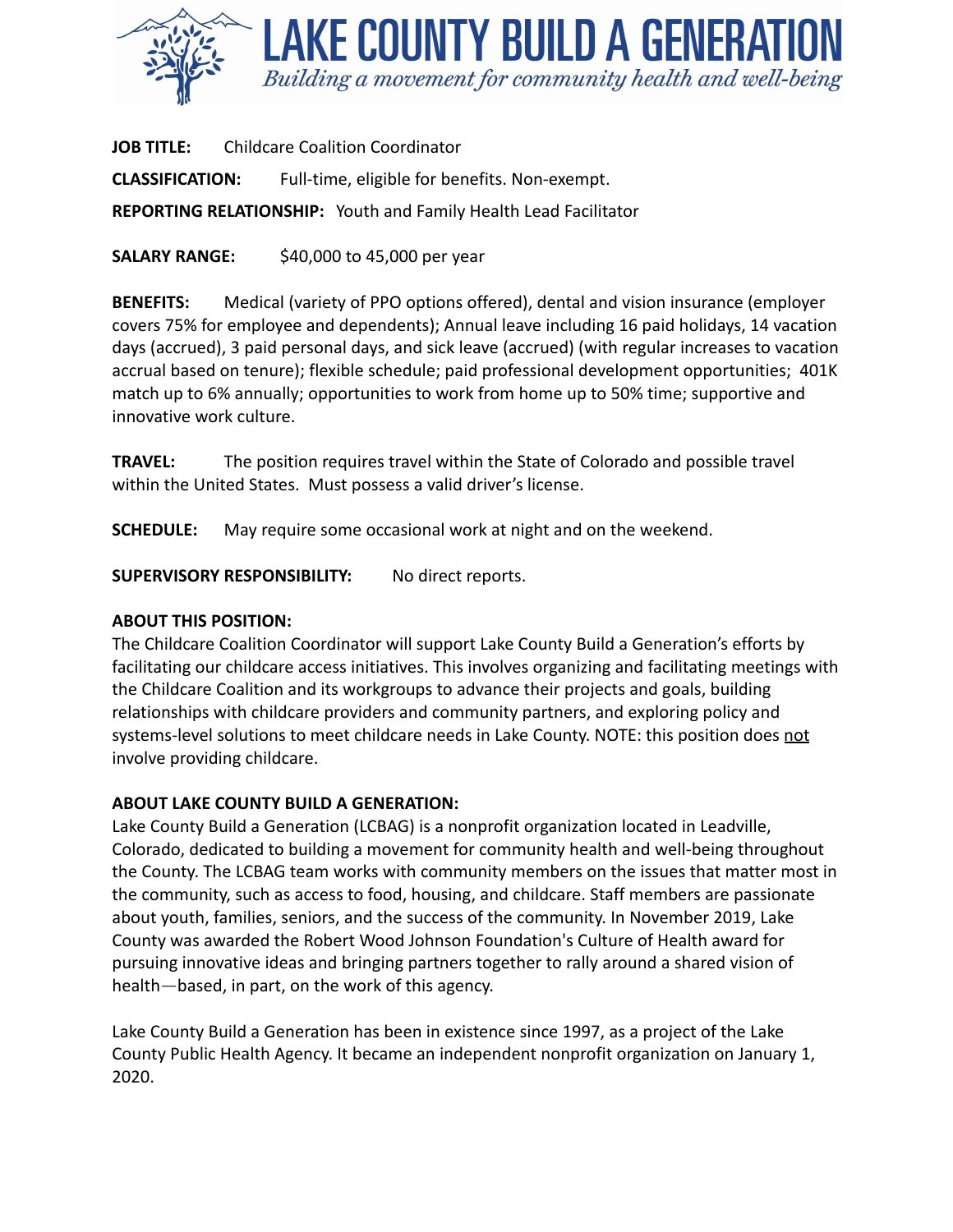

LAKE COUNTY BUILD A GENERAT Building a movement for community health and well-being

We believe:

- Health is more than health care: Many factors influence our health, including housing, transportation, education, access to healthy food, and physical activity.
- Inequity is real: Living a healthy life is more easily accessible for some people than it is for others because of the environment in which they live. For example, Lake County residents have only a few local options to purchase healthy food, creating one more challenge to a healthy diet—and lifelong health.
- Inequity is systemic: Shortcomings at the systems-level are not the fault of any individual—they stem from the distribution of wealth and power that has been perpetuated over decades. Where we live impacts more than just our access to healthy food, it also dictates how much residents pay for basic needs and services. For example, although Lake County residents make about 25% less than the national average, we pay 18% more for food.
- Change is possible. We have the ability to change the way we approach health by changing what does not work in our community and identifying/building on what does. By engaging a diverse group of Lake County residents in community change, we will ensure that a healthy life is accessible to all Lake County residents, regardless of who they are or how much they earn.

For our complete theory of change and more information on our approach, please visit our website: <https://lcbag.org/our-approach/>

### **RESPONSIBILITIES:**

- Facilitate a coalition of Lake County community members working to build a sustainable system of childcare.
- Hold regular coalition meetings, at least one meeting or check-in per month.
- Work with coalition members to implement community-wide systems-change strategies to increase childcare options.
- Identify and recruit new coalition members to ensure the coalition has diverse representation and is reflective of the Lake County community.
- Facilitate regular meetings of the coalition's workgroups.
- Work with LCBAG staff to facilitate a project to engage Lake County residents in identifying solutions to meet our community's childcare needs.
- Facilitate a group of community partners in building and piloting a mentorship program, connecting Early Childhood professionals with students interested in entering the field.

# **ESSENTIAL SKILLS: These skills are required, but LCBAG will provide on-the-job training and a supportive learning environment to help develop them.**

- Facilitative leadership skills (or the ability to develop these skills)—particularly the ability to facilitate groups toward prioritized goals, objectives, and actions
- Self-motivated, detail-oriented, able to work effectively both within a team and in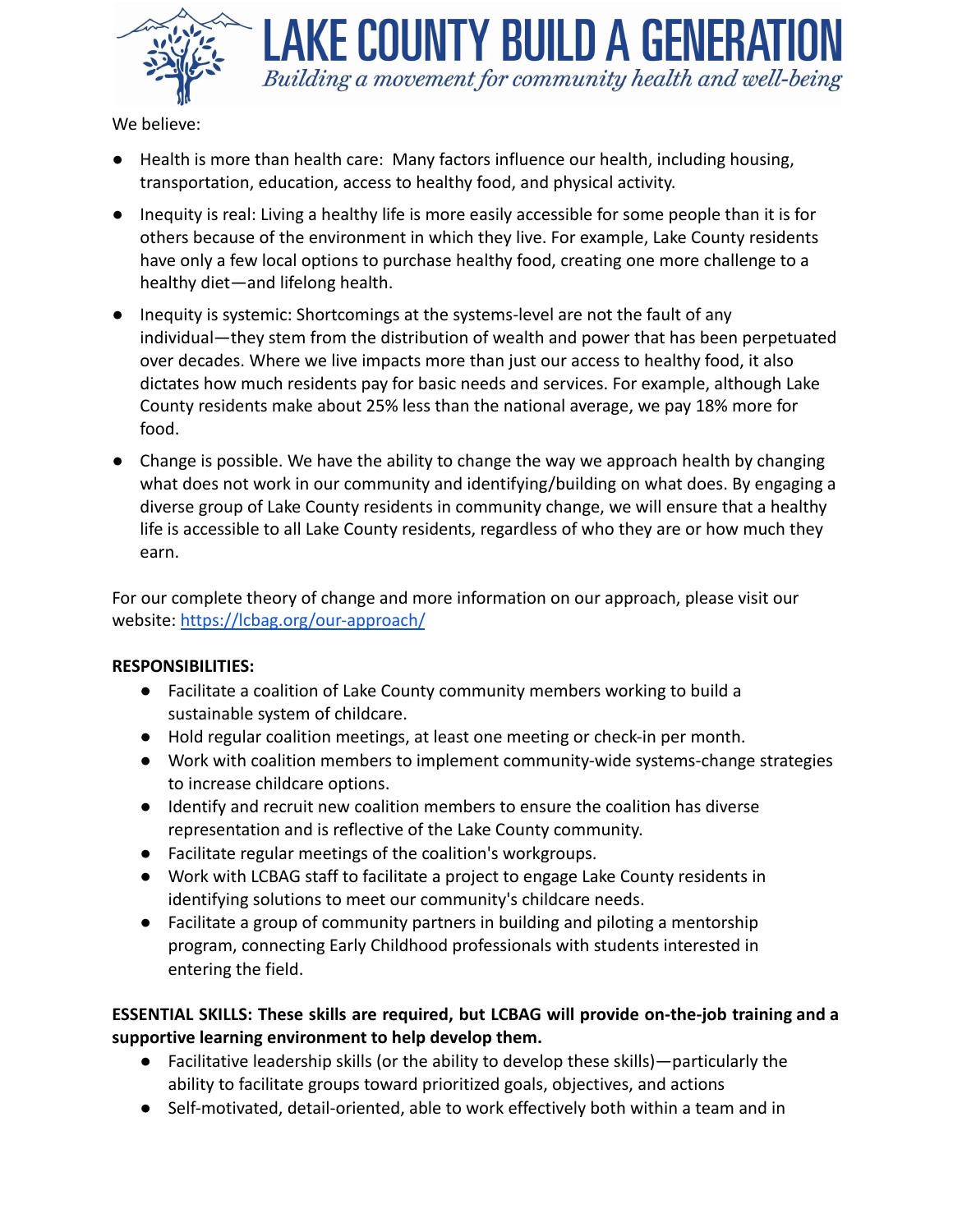

LAKE COUNTY BUILD A GENERATI Building a movement for community health and well-being

self-directed situations

- Organizational skills and the ability to manage multiple projects simultaneously
- Growth mindset and willingness to learn new things
- Strong written, verbal, and interpersonal communication skills
- Collaborative and able to work with diverse community leaders and community members
- Awareness of, or the willingness to learn about, racial equity issues (developed either through personal experience or formal training)
- Competency with computers, the Microsoft Office Suite, G Suite, and social media
- Knowledge of, and commitment to, the Lake County community, or a passion for developing this knowledge and commitment

```
PREFERRED QUALIFICATIONS: Candidates with the following skill sets are preferred, but we
are also willing to train the right person in many of these skills
```
- Background in nonprofit work with previous experience (professional or lived) working in childcare access
- Bilingual in English and Spanish, both verbal and written
- Bicultural in Latine and white American culture
- The ability to follow a work plan or scope of work
- Experience developing, coordinating, and supporting community initiatives
- Familiarity with health equity

### **ADDITIONAL INFORMATION:**

#### EQUAL OPPORTUNITY EMPLOYER STATEMENT

Lake County Build a Generation provides equal employment opportunities to all employees and applicants for employment and prohibits discrimination and harassment of any type without regard to race, color, religion, age, sex, national origin, disability status, genetics, protected veteran status, sexual orientation, gender identity or expression, or any other characteristic protected by federal, state, or local laws.

This policy applies to all terms and conditions of employment, including recruiting, hiring, placement, promotion, termination, layoff, recall, transfer, leaves of absence, compensation, and training.

#### COVID-19 VACCINE POLICY STATEMENT

New employees must present proof of vaccination upon hire or within four weeks of their date of hire. This policy will remain in effect for as long as the COVID-19 virus is considered to be a pandemic in Colorado.

For the purpose of this policy, proof of COVID-19 vaccination includes 2 vaccines of a 2-dose vaccine series or a single vaccine from a single-dose vaccine series. New employees will be